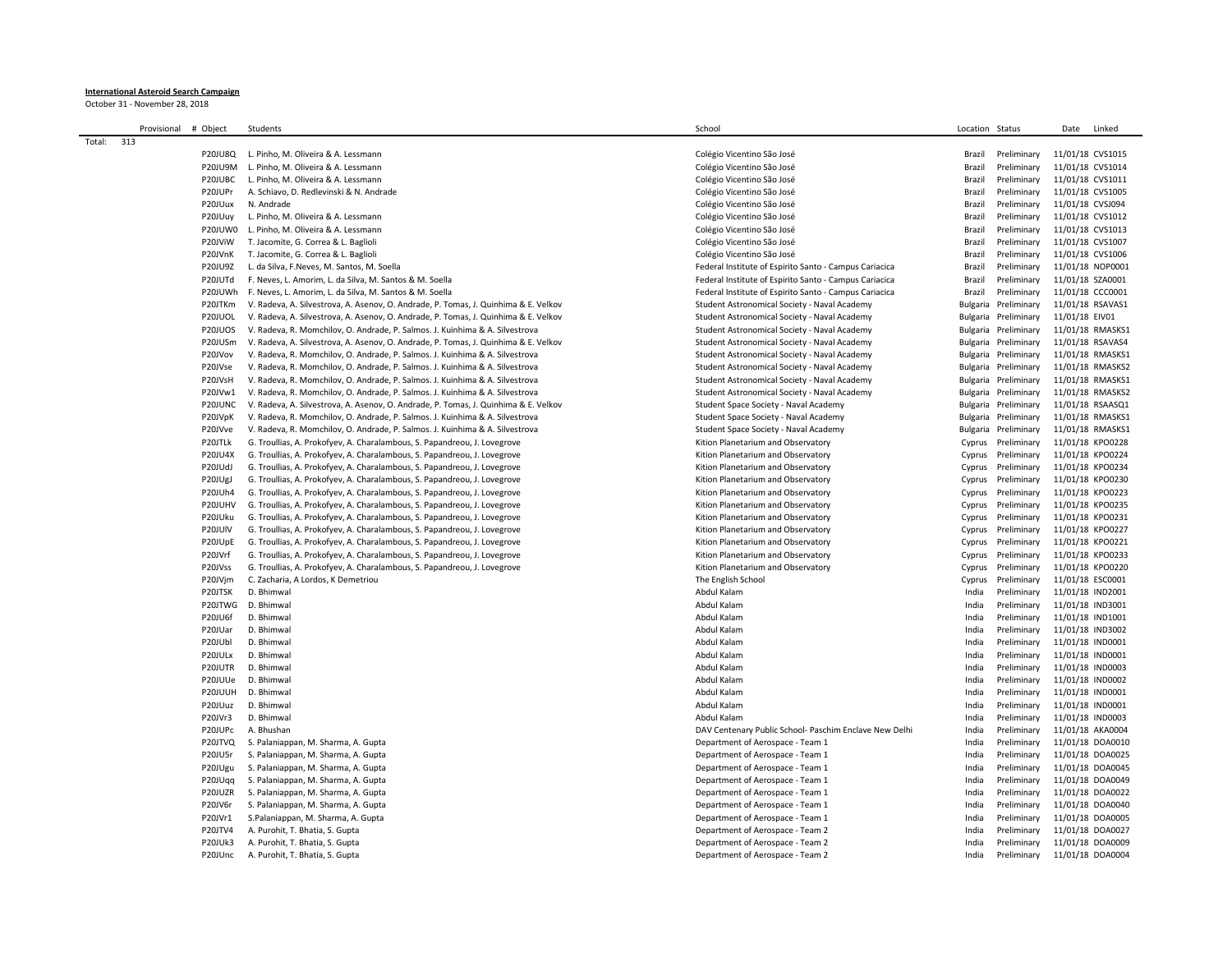| P20JUy5        | A. Purohit, T. Bhatia, S. Gupta                  | Department of Aerospace - Team 2                    | India | Preliminary | 11/01/18 DOA0005 |
|----------------|--------------------------------------------------|-----------------------------------------------------|-------|-------------|------------------|
| P20JTLc        | K.D. Goswami                                     | Dibrugarh University                                | India | Preliminary | 11/01/18 DUK0034 |
| P20JTTH        | K.D. Goswami                                     | Dibrugarh University                                | India | Preliminary | 11/01/18 DUK0029 |
| P20JTUe        | K.D. Goswami                                     | Dibrugarh University                                | India | Preliminary | 11/01/18 DUK0025 |
| <b>P20JU5U</b> | K.D. Goswami                                     | Dibrugarh University                                | India | Preliminary | 11/01/18 DUK0031 |
| P20JUGL        | K.D. Goswami                                     | Dibrugarh University                                | India | Preliminary | 11/01/18 DUK0022 |
| P20JUHw        | K.D. Goswami                                     | Dibrugarh University                                | India | Preliminary | 11/01/18 DUK0027 |
| P20JUjS        | K.D. Goswami                                     | Dibrugarh University                                | India | Preliminary | 11/01/18 DUK0023 |
| <b>P20JUk7</b> | K.D. Goswami                                     | Dibrugarh University                                | India | Preliminary | 11/01/18 DUK0032 |
| P20JUq9        | K.D. Goswami                                     | Dibrugarh University                                | India | Preliminary | 11/01/18 DUK0030 |
| P20JTPb        | A. KHUNGER, S. NAG, S. FARAZ ALI, M. ELANGO      | Infinity Space Club                                 | India | Preliminary | 11/01/18 ISC0188 |
| P20JUIZ        | A. KHUNGER, S. NAG, S. FARAZ ALI, M. ELANGO      | Infinity Space Club                                 | India | Preliminary | 11/01/18 ISC0033 |
| P20JUSt        | A. KHUNGER, S. NAG, S. FARAZ ALI, M. ELANGO      | Infinity Space Club                                 | India | Preliminary | 11/01/18 ISC0152 |
| P20JVub        | A. Bali, K. Garg, P. Adhalka, V. Kumar, T. Singh | Infinity Space Club-Team-2                          | India | Preliminary | 11/01/18 ISC2026 |
| P20JTMW        | A. Bose & Ayush                                  | MGM Higher Secondary School                         | India | Preliminary | 11/01/18 SAM0002 |
| P20JTPj        | A. Bose & Ayush                                  | MGM Higher Secondary School                         | India | Preliminary | 11/01/18 JAI0002 |
| P20JTXf        | A. Bose & Ayush                                  | MGM Higher Secondary School                         | India | Preliminary | 11/01/18 OIN0001 |
| P20JUaV        | A. Bose & Ayush                                  | MGM Higher Secondary School                         | India | Preliminary | 11/01/18 ASH0001 |
| P20JUKn        | A. Bose & Ayush                                  | MGM Higher Secondary School                         | India | Preliminary | 11/01/18 DOA0001 |
| P20JUpO        | A. Bose & Ayush                                  | MGM Higher Secondary School                         | India | Preliminary | 11/01/18 VIS0001 |
| P20JUUN        | A. Bose & Ayush                                  | MGM Higher Secondary School                         | India | Preliminary | 11/01/18 ANI0001 |
| P20JVoL        | A. Bose & Ayush                                  | MGM Higher Secondary School                         | India | Preliminary | 11/01/18 VIG0001 |
| P20JVrk        | A. Bose & Ayush                                  | MGM Higher Secondary School                         | India | Preliminary | 11/01/18 KKR0001 |
| P20JVuK        | A. Bose & Ayush                                  | MGM Higher Secondary School                         | India | Preliminary | 11/01/18 MON000  |
| P20JVvH        | A. Bose & Ayush                                  | MGM Higher Secondary School                         | India | Preliminary | 11/01/18 RAJ0003 |
| P20JTJe        | J. Ghosh                                         | <b>Rural Asteroid Hunters</b>                       | India | Preliminary | 11/01/18 JPA0001 |
| P20JTJR        | J. Ghosh                                         | <b>Rural Asteroid Hunters</b>                       | India | Preliminary | 11/01/18 JPA0002 |
| P20JTKG        | J. Ghosh                                         | <b>Rural Asteroid Hunters</b>                       | India | Preliminary | 11/01/18 JPA0004 |
| P20JTRv        | J. Ghosh                                         | <b>Rural Asteroid Hunters</b>                       | India | Preliminary | 11/01/18 JPA0002 |
| P20JTYP        | J. Ghosh                                         | <b>Rural Asteroid Hunters</b>                       | India | Preliminary | 11/01/18 JPA0003 |
| P20JU1z        | J. Ghosh                                         | <b>Rural Asteroid Hunters</b>                       | India | Preliminary | 11/01/18 JPA0003 |
| P20JUoT        | J. Ghosh                                         | <b>Rural Asteroid Hunters</b>                       | India | Preliminary | 11/01/18 JPA0005 |
| P20JUqS        | J. Ghosh                                         | Rural Asteroid Hunters                              | India | Preliminary | 11/01/18 JPA0002 |
| P20JUrC        | J. Ghosh                                         | Rural Asteroid Hunters                              | India | Preliminary | 11/01/18 JPA0003 |
| P20JTYw        | V.Koul, V.Sharma, H.Singh                        | School of Engineering - UPES Team 1                 | India | Preliminary | 11/01/18 SOE0003 |
| P20JU2K        | V. Koul, V.Sharma, H.Singh                       | School of Engineering - UPES Team 1                 | India | Preliminary | 11/01/18 SOE0022 |
| P20JVpn        | V.Koul, V. Sharma, H.Singh                       | School of Engineering - UPES Team 1                 | India | Preliminary | 11/01/18 SOE0016 |
| P20JVvM        | V.Koul, V. Sharma, H.Singh                       | School of Engineering - UPES Team 1                 | India | Preliminary | 11/01/18 SOE0013 |
| P20JU13        | G. Gupta, H. Vyas                                | School of Engineering- UPES Team 2                  | India | Preliminary | 11/01/18 SOE2295 |
| P20JUos        | G. Gupta, H. Vyas                                | School of Engineering- UPES Team 2                  | India | Preliminary | 11/01/18 SOE2301 |
| P20JUgD        | A. Vs, P. Mohan & I. Thirumavalavan              | The Mystronomy Group                                | India | Preliminary | 11/01/18 ABH0008 |
| P20JUxJ        | A. Vs, P. Mohan & I. Thirumavalavan              | The Mystronomy Group                                | India | Preliminary | 11/01/18 ABH0009 |
| P20JV0k        | A. Vs, P. Mohan & I. Thirumavalavan              | The Mystronomy Group                                | India | Preliminary | 11/01/18 VEN0001 |
| P20JVol        | P.Mohan, A. Vs, & I.Thirumavalavan               | The Mystronomy Group                                | India | Preliminary | 11/01/18 PRE0001 |
| P20JVwG        | A. Vs, P.Mohan & I. Thirumavalavan               | The Mystronomy Group                                | India | Preliminary | 11/01/18 ABH0007 |
| <b>P20JU4S</b> | T. Goyal, K. Vishwakarma, S. Jain                | University of Petroleum & Energy Studies Team-2     | India | Preliminary | 11/01/18 UPE2177 |
| P20JUA0        | T. Goyal, K. Vishwakarma, S. Jain                | University of Petroleum & Energy Studies Team-2     | India | Preliminary | 11/01/18 UPE2295 |
| P20JUHC        | T. Goyal, K. Vishwakarma, S. Jain                | University of Petroleum & Energy Studies Team-2     | India | Preliminary | 11/01/18 UPE2100 |
| P20JUjO        | T. Goyal, K. Vishwakarma, S. Jain                | University of Petroleum & Energy Studies Team-2     | India | Preliminary | 11/01/18 UPE2271 |
| P20JUlk        | T. Goyal, K. Vishwakarma, S. Jain                | University of Petroleum & Energy Studies Team-2     | India | Preliminary | 11/01/18 UPE2220 |
| P20JUqc        | T. Goyal, K. Vishwakarma, S. Jain                | University of Petroleum & Energy Studies Team-2     | India | Preliminary | 11/01/18 UPE2222 |
| P20JUqe        | T. Goyal, K. Vishwakarma, S. Jain                | University of Petroleum & Energy Studies Team-2     | India | Preliminary | 11/01/18 UPE2081 |
| P20JUuO        | T. Goyal, K. Vishwakarma, S. Jain                | University of Petroleum & Energy Studies Team-2     | India | Preliminary | 11/01/18 UPE2005 |
| P20JUWb        | T. Goyal, K. Vishwakarma, S. Jain                | University of Petroleum & Energy Studies Team-2     | India | Preliminary | 11/01/18 UPE2192 |
| P20JUX0        | T. Goyal, K. Vishwakarma, S. Jain                | University of Petroleum & Energy Studies Team-2     | India | Preliminary | 11/01/18 UPE2002 |
| P20JV0n        | T. Goyal, K. Vishwakarma, S. Jain                | University of Petroleum & Energy Studies Team-2     | India | Preliminary | 11/01/18 UPE2178 |
| P20JVjL        | T. Goyal, K. Vishwakarma, S. Jain                | University of Petroleum & Energy Studies Team-2     | India | Preliminary | 11/01/18 UPE2054 |
| P20JVo7        | T. Goyal, K. Vishwakarma, S. Jain                | University of Petroleum & Energy Studies Team-2     | India | Preliminary | 11/01/18 UPE2001 |
| P20JTLx        | S. Jadia, M. Gupta, M. Shankar                   | University of Petroleum and Energy Studies - Team 1 | India | Preliminary | 11/01/18 UPE0109 |
| P20JTSU        | S. Jadia, M. Gupta, M. Shankar                   | University of Petroleum and Energy Studies - Team 1 | India | Preliminary | 11/01/18 UPE0105 |
| P20JUFU        | S. Jadia, M. Gupta, M. Shankar                   | University of Petroleum and Energy Studies - Team 1 | India | Preliminary | 11/01/18 UPE0110 |
| P20JUTw        | S. Jadia, M. Gupta, M. Shankar                   | University of Petroleum and Energy Studies - Team 1 | India | Preliminary | 11/01/18 UPE0106 |
|                |                                                  |                                                     |       |             |                  |

| India | Preliminary |                  | 11/01/18 DUK0034 |
|-------|-------------|------------------|------------------|
| India | Preliminary | 11/01/18 DUK0029 |                  |
| India | Preliminary |                  | 11/01/18 DUK0025 |
| India | Preliminary | 11/01/18         | DUK0031          |
| India | Preliminary |                  | 11/01/18 DUK0022 |
| India | Preliminary | 11/01/18         | <b>DUK0027</b>   |
| India | Preliminary | 11/01/18         | <b>DUK0023</b>   |
| India | Preliminary | 11/01/18         | <b>DUK0032</b>   |
| India | Preliminary | 11/01/18         | <b>DUK0030</b>   |
| India | Preliminary | 11/01/18         | <b>ISC0188</b>   |
| India | Preliminary | 11/01/18         | ISC0033          |
| India | Preliminary | 11/01/18         | ISC0152          |
| India | Preliminary | 11/01/18         | <b>ISC2026</b>   |
| India | Preliminary | 11/01/18         | SAM0002          |
| India | Preliminary | 11/01/18         | JAI0002          |
| India | Preliminary | 11/01/18         | OIN0001          |
| India | Preliminary | 11/01/18         | ASH0001          |
| India | Preliminary | 11/01/18         | DOA0001          |
| India | Preliminary | 11/01/18         | VIS0001          |
| India | Preliminary | 11/01/18         | ANI0001          |
| India | Preliminary | 11/01/18         | VIG0001          |
| India | Preliminary | 11/01/18         | <b>KKR0001</b>   |
| India | Preliminary |                  | 11/01/18 MON000  |
| India | Preliminary | 11/01/18 RAJ0003 |                  |
| India | Preliminary | 11/01/18         | JPA0001          |
| India | Preliminary | 11/01/18         | JPA0002          |
| India | Preliminary | 11/01/18         | JPA0004          |
| India | Preliminary | 11/01/18         | JPA0002          |
| India | Preliminary | 11/01/18         | JPA0003          |
| India | Preliminary | 11/01/18         | JPA0003          |
| India | Preliminary | 11/01/18         | JPA0005          |
| India | Preliminary | 11/01/18         | JPA0002          |
| India | Preliminary | 11/01/18         | JPA0003          |
| India | Preliminary | 11/01/18         | SOE0003          |
| India | Preliminary | 11/01/18         | SOE0022          |
| India | Preliminary | 11/01/18         | SOE0016          |
| India | Preliminary | 11/01/18         | SOE0013          |
| India | Preliminary | 11/01/18         | SOE2295          |
| India | Preliminary | 11/01/18         | SOE2301          |
| India | Preliminary | 11/01/18         | ABH0008          |
| India | Preliminary | 11/01/18         | ABH0009          |
| India | Preliminary | 11/01/18         | <b>VEN0001</b>   |
| India | Preliminary | 11/01/18         | PRE0001          |
| India | Preliminary | 11/01/18         | ABH0007          |
| India | Preliminary | 11/01/18         | UPE2177          |
| India | Preliminary | 11/01/18         | <b>UPE2295</b>   |
| India | Preliminary | 11/01/18         | UPE2100          |
| India | Preliminary | 11/01/18         | UPE2271          |
| India | Preliminary | 11/01/18         | <b>UPE2220</b>   |
| India | Preliminary | 11/01/18         | <b>UPE2222</b>   |
| India | Preliminary | 11/01/18         | UPE2081          |
| India | Preliminary | 11/01/18         | <b>UPE2005</b>   |
| India | Preliminary | 11/01/18         | <b>UPE2192</b>   |
| India | Preliminary | 11/01/18         | <b>UPE2002</b>   |
| India | Preliminary | 11/01/18         | <b>UPE2178</b>   |
| India | Preliminary | 11/01/18         | <b>UPE2054</b>   |
| India | Preliminary | 11/01/18         | UPE2001          |
| India | Preliminary | 11/01/18         | UPE0109          |
| India | Preliminary | 11/01/18         | UPE0105          |
| India | Preliminary | 11/01/18         | <b>UPE0110</b>   |
| India | Preliminary | 11/01/18         | <b>UPE0106</b>   |
|       |             |                  |                  |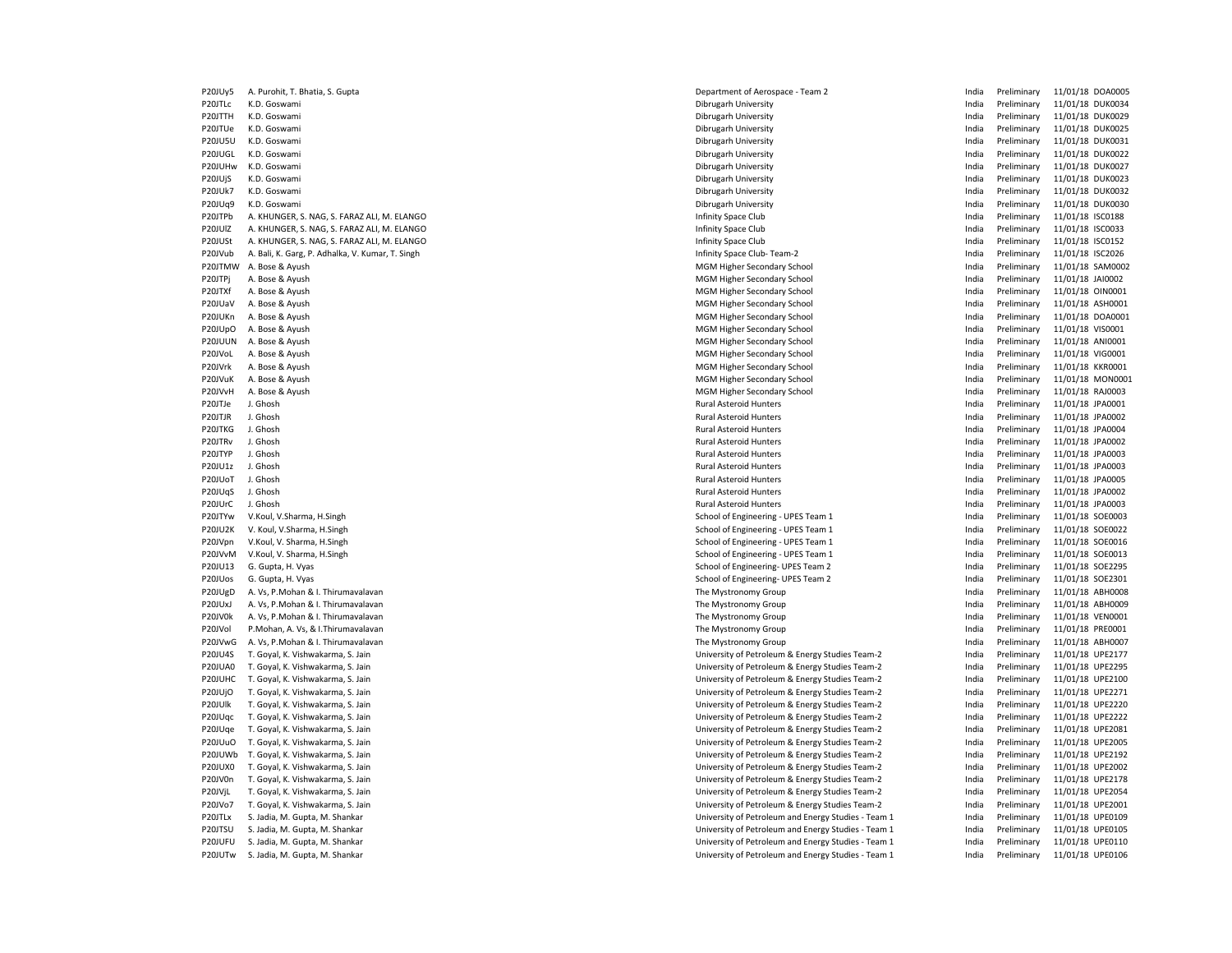P20JV9Q S. Jadia, M. Gupta, M. Shankar Maxwell and Energy Studies - Team 1 India Preliminary 11/01/18 UPE0104 P20JTQd S.Seyedhatami,M,Naderifard,S,Vahedi **Afagh Rahbar Azarbayjan** Afagh Rahbar Azarbayjan **Iran Preliminary 11/01/18 ARA0003** P20JU5x S.Seyedhatami,M,Naderifard,S,Vahedi <br>
Afagh Rahbar Azarbayjan Iran Iran Iran Preliminary 11/01/18 ARA0010 P20JUdL S.Seyedhatami,M,Naderifard,S,Vahedi ethebas and the serves and the serves and the serves and the serves and the serves and the serves and the serves are a more than the serves and the serves are a more than the ser P20JUkL S.Seyedhatami,M,Naderifard,S,Vahedi **Afagh Rahbar Azarbayidan** Afagh Rahbar Azarbayjan **Iran Preliminary 11/01/18 ARA0008** P20JUNY S.Seyedhatami,M,Naderifard,S,Vahedi **Afagh Rahbar Azarbayjan** Afagh Rahbar Azarbayjan **Iran Preliminary 11/01/18 ARA0006** P20JUOo S.Seyedhatami,M,Naderifard,S,Vahedi Afagh Rahbar Azarbayjan Iran Preliminary 11/01/18 ARA0009 P20JUVC S.Seyedhatami,M,Naderifard,S,Vahedi Afagh Rahbar Azarbayjan Iran Preliminary 11/01/18 ARA0005 P20JUVK S.Seyedhatami,M,Naderifard,S,Vahedi Aran Preliminary 11/2012 ambar Azarbayjan Afagh Rahbar Azarbayjan Iran Preliminary 11/18 Aran Preliminary 11/18 Aran Preliminary 11/18 Aran Preliminary 11/18 Aran Preliminary 11/ P20JUzf S.Seyedhatami,M,Naderifard,S,Vahedi **Afagh Rahbar Azarbayjan** Afagh Rahbar Azarbayjan Iran Preliminary 11/01/18 ARA0007 P20JVri A. E. Seraji, A. Alidust, A. Rahiminia, M. Mirzaei Allameh Helli High School 4 - Team 2 Iran Preliminary 11/01/18 ALEB002 P20JTPf N.Ghasemi, S.H.Aledavod.M.Naderifard Chronic Chronic Chronic Chronic Chronic Chronic Chronic Chronic Chronic Chronic Chronic Chronic Chronic Chronic Chronic Chronic Chronic Chronic Chronic Chronic Chronic Chronic C P20JU8W N.Ghasemi, S.H.Aledavod,M.Naderifard Chomos Choghnous Choghnous Choghnous Iran Preliminary 11/01/18 GHN0041 P20JUMR N.Ghasemi, S.H.Aledavod,M.Naderifard Chome Chome Chopy Chops and Chopy Chopy Chopy Chopy Chopy Chopy Chopy Chopy Chopy Chopy Chopy Chopy Chopy Chopy Chopy Chopy Chopy Chopy Chopy Chopy Chopy Chopy Chopy Chopy Chopy P20JUpT N.Ghasemi, S.H.Aledavod,M.Naderifard Chome Chome Chome Chope Chope Chope Chope Chope Chope Chope Chope Chope Chope Chope Chope Chope Chope Chope Chope Chope Chope Chope Chope Chope Chope Chope Chope Chope Chope Cho P20JUW4 N.Ghasemi, S.H.Aledavod,M.Naderifard Chome Chome Chopy of Choghnous Choghnous Choghnous Iran Preliminary 11/01/18 GHN0030 P20JV6Y N.Ghasemi, S.H.Aledavod,M.Naderifard Chomochinary and Choghnous Choghnous Choghnous In the liminary 11/01/18 GHN0029 P20JUa1 A. Duca, G. Pirlea, N. Birtom, R. Ciobanu & M. Dulia Miron Costin High School Miron Costin High School Romania Preliminary 11/01/18 LMC0004 P20JUBH A. Duca, G. Pirlea, N. Birtom, R. Ciobanu & M. Dulia Miron Costin High School Miron Costin High School Romania Preliminary 11/01/18 LMC0006 P20JUGW A. Duca, G. Pirlea, N. Birtom, R. Ciobanu & M. Dulia Miron Costin High School Miron Costin High School Romania Preliminary 11/01/18 LMC0011 P20JV0N A. Duca, G. Pirlea, N. Birtom, R. Ciobanu & M. Dulia Miron Costin High School Miron Costin High School Romania Preliminary 11/01/18 LMC0001 P20JVii A. Duca, G. Pirlea, N. Birtom, R. Ciobanu & M. Dulia Miron Costin High School Miron Costin High School Romania Preliminary 11/01/18 LMC0001 P20JV8O C. Socorro, D. Álvaro, G. Rita & B. Zuleima FRU Spain Preliminary 11/01/18 FRUO010 P20JViT C. Lucía & C. Miguel GEV Spain Preliminary 11/01/18 GEV0011 P20JUUj J.PEDIGO, & W.WHITE Edmonson County High School USA Preliminary 11/01/18 ECH0108 P20JUUX B.Stitz Sand Marketin and Sand Marketin and Sand Marketin and Marketin and Marketin and Marketin and Marketin and Marketin and Marketin and Marketin and Marketin and Marketin and Marketin and Marketin and Marketin P20JUXq B. Stitz external of the state of the state of the state of the state of the state of the state of the state of the state of the state of the state of the state of the state of the state of the state of the state o P20JUXS B. Stitz examples the state of the state of the HSU HSU USA Preliminary 11/01/18 HSU0109 P20JV7i B. Stitz Stitz School Stitz School and School Stitz School and School Stitz School and School Stitz School and School Stitz School and School School School and School School School School School School School Schoo P20JVk3 T. B. Stitz 2001/11/12 HSU USA Preliminary 11/01/18 HSU0105 P20JVvg B. Stitz Stitz Subsection of the USA Preliminary 11/01/18 HSU0110 P20JTJa M. Mcgee, H. Goodrum, A. Weaver and L. Meurs Vernon HT Vernon HS Vernon HS Vernon HS Vernon HS VERNON USA Preliminary 11/01/18 VHS1010 P20JTNx M. Anderson, P. Hart, E. Anghel Navy and Magnusian and Magnusian and Magnusian and Waynflete Magnusian and Magnusian and USA Preliminary 11/01/18 WAY0005 P20JUfS Q.Flanagan-Burt, S. Shames & I. Ansel-Mullen Waynto Martin Martin Martin Martin Martin Martin Martin Martin Martin Martin Martin Martin Martin Martin D. Preliminary 11/01/18 WAY0001 P20JUno Q.Flanagan-Burt, S. Shames & I. Ansel-Mullen Waynes and Maynes and Maynes are well waynes are when we wanted waynes are well waynes with the USA Preliminary 11/01/18 WAY0008 P20JUUB A. Huber, H. Babcock & B. Rhoads examples and the state of the Maynflete Maynflete Maynflete Changes and the USA Preliminary 11/01/18 WAY0007 P20JUwa C. Dexter, C. Dupree, & M. Soley Nay and Sole and Sole and Sole Maynflete Maynflete Maynflete Maynflete Maynflete Maynflete USA Preliminary 11/01/18 WAY0006 P20JV7x A. Huber, H. Babcock & B. Rhoads entitled and the state of the Maynflete Maynflete Companies are the USA Preliminary 11/01/18 WAY0002 P20JVvO E. Irvine & S. Sangster examples and the state of the Maynflete Maynflete Maynflete and the USA Preliminary 11/01/18 WAY0004 P20JXVu R. Machado, R. Coutinho & J. Carcereri Computer Colégio Vicentino São José Colégio Vicentino São José Brazil Preliminary 11/02/18 CVS1003 P20JYcc R. Machado, R. Coutinho & J. Carcereri Colégio Vicentino São José Colégio Vicentino São José Colégio Vicentino São José Brazil Preliminary 11/02/18 CVS1004 P20JX4w G. Troullias, A. Prokofyev, C. Troullias, S. Papandreou, J. Lovegrove Warehove Kition Planetarium and Observatory Cyprus Preliminary 11/02/18 KPO0245 P20JXbO G. Troullias, A. Prokofyev, C. Troullias, S. Papandreou, J. Lovegrove Chronic Cyprus Preliminary 11/02/18 KPO0247 P20JXJe G. Troullias, A. Prokofyev, V. Troullias, S. Papandreou, J. Lovegrove enterty and the state of the Cyprus Cyprus Preliminary 11/02/18 KPO0250 P20JXkC G. Troullias, A. Prokofyev, A. Charalambous, S. Papandreou, J. Lovegrove externed and the strough and Observatory Cyprus Preliminary 11/02/18 KPO0241 P20JYbJ C. Zacharia, A. Mahdessian, K. Demetriou etc. etc. Cyprus Preliminary 11/02/18 ESC0011 P20JYGl J. Vassiliades, M. Pastides, A. Lordos, K. Demetriou Cyprus Preliminary 11/02/18 ESC0003 P20JYIC J. Vassiliades, M. Pastides, A. Lordos, K. Demetriou The English School The English School Cyprus Preliminary 11/02/18 ESC0002 P20JXPD D. Bhimwal Abdul Kalam Abdul Kalam India Preliminary 11/02/18 IND0001 Note to the Magnetic Second Abdul Kalam Abdul Kalam India Preliminary 11/02/18 IND0001 P20JXPt D. Bhimwal Abdul Kalam India Preliminary 11/02/18 IND0001 P20JXTN D. Bhimwal and the state of the state of the state of the state of the state of the state of the state of the state of the state of the state of the state of the state of the state of the state of the state of the P20JXZA D. Bhimwal Abdul Kalam India Preliminary 11/02/18 IND0002 P20JY50 D. Bhimwal Abdul Kalam India Preliminary 11/02/18 IND1000 P20JYhO D. Bhimwal 11/02/18 IND1001 NO 2001 November 2012 Abdul Kalam Abdul Kalam India Preliminary 11/02/18 IND1001 P20JXb7 A. Purohit, T. Bhatia, S. Gupta Newslette Archives and Department Of Aerospace - Team 2 Theoretic Linking and Department Of Aerospace - Team 2 India Preliminary 11/02/18 DOA0031 P20JY9d A. Purohit, T. Bhatia, S. Gupta Department Of Aerospace - Team 2 Pepartment Of Aerospace - Team 2 Pepartment Of Aerospace - Team 2 India Preliminary 11/02/18 DOA0035 P20JYb6 A. Purohit, T. Bhatia, S. Gupta Department Of Aerospace - Team 2 India Preliminary 11/02/18 DOA0036 P20JYIt A. Purohit, T. Bhatia, S. Gupta **Department Of Aerospace - Team 2** India Preliminary 11/02/18 DOA0030 P20JXMi A. Bose & Ayush MGM Higher Secondary School MGM Higher Secondary School India Preliminary 11/02/18 GHO2222 P20JXTx A. Bose & Ayush MGM Higher Secondary School and a method of the India Preliminary 11/02/18 WWW6666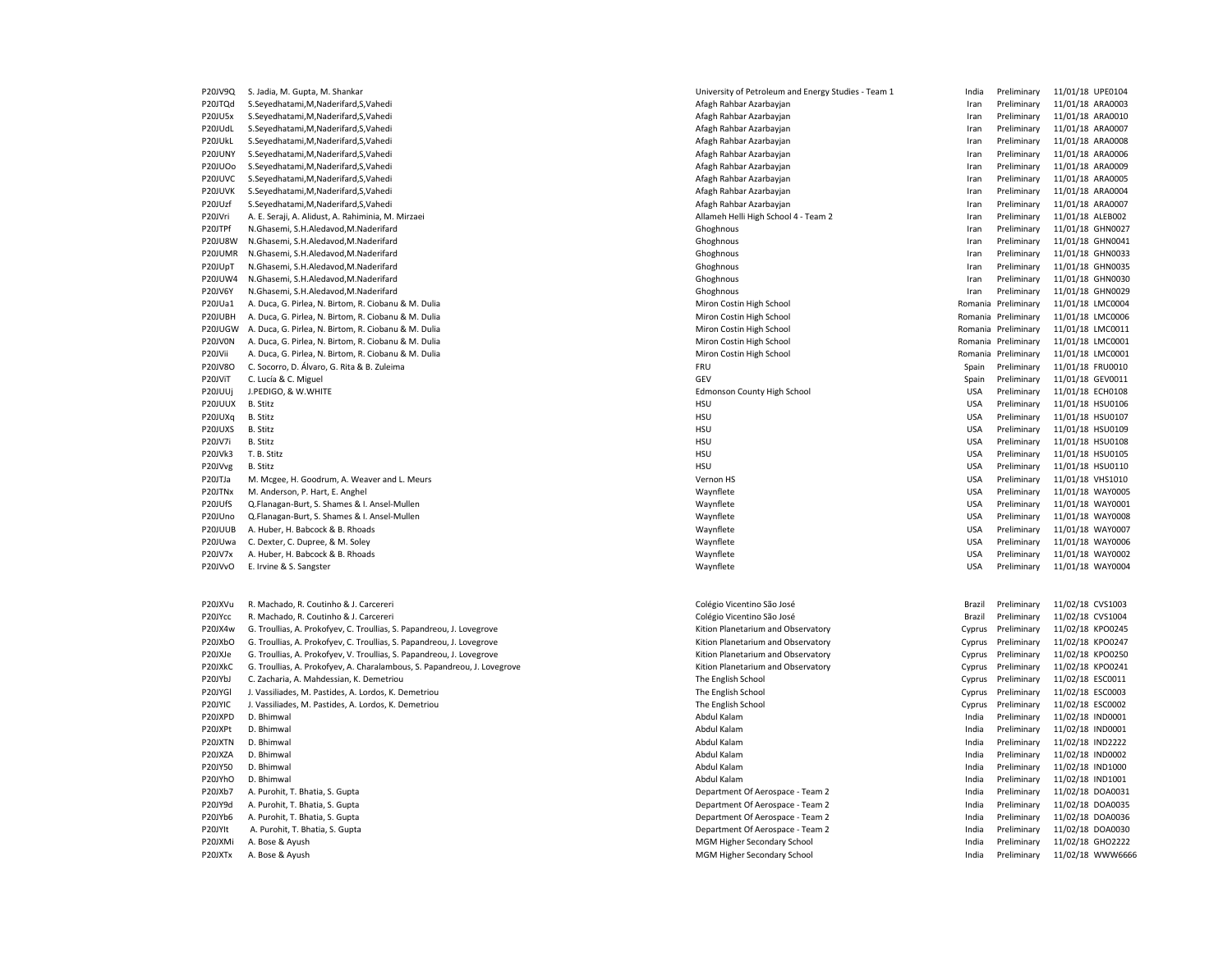P20JXwD A. Bose & Ayush MGM Higher Secondary School Changes and The India Preliminary 11/02/18 DIT0000 P20JXqh J. Ghosh Rural Asteroid Hunters Rural Asteroid Hunters Particle Rural Asteroid Hunters (Particle Preliminary 11/02/18 JPA0003 P20JXyd J. Ghosh Rural Asteroid Hunters India Preliminary 11/02/18 JPA0001 P20JY6w J. Ghosh Rural Asteroid Hunters Particles india Preliminary 11/02/18 JPA0001 P20JYLr J. Ghosh Rural Asteroid Hunters India Preliminary 11/02/18 JPA0001 P20JX52 V.Koul, V.Sharma, H.Singh School, H.Singh School of Engineering - UPES Team 1 and a Preliminary 11/02/18 SOE0050 P20JXUY V.Koul, V.Sharma, H.Singh School of Engineering - UPES Team 1 The School of Engineering - UPES Team 1 The School of Engineering - UPES Team 1 The School of Engineering - UPES Team 1 The School of Engineering - UPES P20JYHK V.Koul, V.Sharma, H.Singh Soedosa Manusia and School of Engineering - UPES Team 1 India Preliminary 11/02/18 SOE0053<br>P20JYOs V.Koul, V.Sharma, H.Singh Soedosa National School of Engineering - UPES Team 1 India Prel P20JX97 G. Gupta, H. Vyas School of Engineering- UPES Team 2 Preliminary 11/02/18 SCE2243 P20JXUE G. Gupta, H. Vyas School of Engineering- UPES Team 2 India Preliminary 11/02/18 SOE2250 P20JYgr G. Gupta. H. Vyas School of Engineering- UPES Team 2 India Preliminary 11/02/18 SOE2265 P20JYJC G. Gupta, H. Vyas School of Engineering- UPES Team 2 India Preliminary 11/02/18 SOE2239 P20JYNQ G. Gupta, H. Vyas SCE2309 CROSS CROSS CROSS CROSS CROSS CROSS CROSS CROSS CROSS CROSS CROSS CROSS CROSS CROSS CROSS CROSS CROSS CROSS CROSS CROSS CROSS CROSS CROSS CROSS CROSS CROSS CROSS CROSS CROSS CROSS CROSS CR P20JXrr T. Goyal, K. Vishwakarma, S. Jain University of Petroleum & Energy Studies Team-2 India Preliminary 11/02/18 UPE2473 P20JXZP T. Goyal, K. Vishwakarma, S. Jain University of Petroleum & Energy Studies Team-2 India Preliminary 11/02/18 UPE2557 P20JX22 S.Seyedhatami,M,Naderifard,S,Vahedi 

P20JX22 S.Seyedhatami,M,Naderifard,S,Vahedi 

P20JX22 S.Seyedhatami,M,Naderifard,S,Vahedi P20JX7Z S.Seyedhatami,M,Naderifard,S,Vahedi Afagh Rahbar Azarbayjan Iran Preliminary 11/02/18 ARA0012 P20JXHs S.Seyedhatami,M,Naderifard,S,Vahedi **Afagh Rahbar Azarbayjan** Afagh Rahbar Azarbayjan **Iran Preliminary 11/02/18 ARA0016** P20JXLe S.Seyedhatami,M,Naderifard,S,Vahedi **Afagh Rahbar Azarbayjan** Afagh Rahbar Azarbayjan **Iran Preliminary 11/02/18 ARA0018** P20JXTZ S.Seyedhatami,M,Naderifard,S,Vahedi Afagh Rahbar Azarbayjan Iran Preliminary 11/02/18 ARA0017 P20JYHs S.Seyedhatami,M,Naderifard,S,Vahedi Afagh Rahbar Azarbayjan Iran Preliminary 11/02/18 ARA0013 P20JYLx A. E. Seraji, A. R. Nazari, A. H. Mehrannezhad, H. Q. Barzegar, M. M. Ghazi Allameh Helli High School 4 - Team 1 Iran Preliminary 11/02/18 ALEB007 P20JYPQ A. E. Seraji, A. Alidust, A. Rahiminia, M. Mirzaei Allameh Helli High School 4 - Team 2 Iran Preliminary 11/02/18 ALEB008 P20JYGm S. Matusa, L. Vlaicu, L.D. Vlaicu Colegiul National Ienachita Vacarescu Colegiul National Ienachita Vacarescu Romania Preliminary 11/02/18 IVT0044 P20JX3x A. Duca, G. Pirlea, N. Birtom, R. Ciobanu & M. Dulia Natural Miron Costin High School Miron Costin High School Nation Costin High School Romania Preliminary 11/02/18 LMC0018 NACOO15<br>P20JXk0 A. Duca, G. Pirlea, N. B P20JXk0 A. Duca, G. Pirlea, N. Birtom, R. Ciobanu & M. Dulia Miron Costin High School Niron Costin High School Romania Preliminary 11/02/18 Romania Preliminary P20JYJq V. Myliavka, O. Melnyk, O. Semeshchuk, V. Sulym & S. Plaksa Street Astronomy Street Astronomy Street Astronomy Ukraine Preliminary 11/02/18 UKR0435 P20JYQt V. Myliavka, O. Melnyk, O. Semeshchuk, V. Sulym & S. Plaksa Street Astronomy Street Astronomy Street Astronomy Ukraine Preliminary 11/02/18 UKR0436 P20JYNO C. Gibson , K. Raymer , B. Simmons , & E. White Echonson County High School Edmonson County High School County High School USA Preliminary 11/02/18 ECH0109 P20JYbS B. Aderholt, M. Rodriguez, S. Hemmingstad and C. Straughter Vernon HT Vernon HS Vernon HS Vernon HS USA Preliminary 11/02/18 VHS3002 P20JYdl P. Ger, D. Bannister, K. Paw and D. Bailey Vernon HS Vernon HS Vernon HS Vernon HS Vernon HS Vernon HS VERSIOUS P20JYJi R. Beardsley, E. Moralez, S. Corana and M. Salazar National State of Material Corporation HS Vernon HS Vernon HS Vernon HS Vernon HS Vernon HS Vernon HS VERNOLD USA Preliminary 11/02/18 VHS1015 P20JYIa S.Sangster & B.Rhoads examples and the state of the USA Preliminary 11/02/18 WAY0013 P20K3Dr N. Andrade, T. Jacomite, A. Lessmann & D. Delfrate Colégio Colégio Vicentino São José Colégio Vicentino São José Brazil Preliminary 11/06/18 CVS1103 P20K3ol N. Andrade, T. Jacomite, A. Lessmann & D. Delfrate Colégio Vicentino São José Colégio Vicentino São José Colégio Vicentino São José Colégio Vicentino São José Brazil Preliminary 11/06/18 CVS1102<br>P20K4Uu N. Andrade. P20K4Uu N. Andrade, T. Jacomite, A. Lessmann & D. Delfrate Colégio Vicentino São José Colégio Vicentino São José Colégio Vicentino São José Colégio Vicentino São José Brazil Preliminary 11/06/18 CVS1102<br>P20K4xJ N. Andrade, P20K4xJ N. Andrade, T. Jacomite, A. Lessmann & D. Delfrate Colégio Vicentino São José Colégio Vicentino São José Brazil Preliminary 11/07/18 Preliminary 11/07/18 Preliminary 11/07/18 Preliminary 11/07/18 Preliminary 11/07/ P20K52O N. Andrade, T. Jacomite, A. Lessmann & D. Delfrate Colégio Vicentino São José Colégio Vicentino São José Colégio Vicentino São José Brazil Preliminary 11/06/18 CVS1106 P20K3jR V. Radeva, A. Silvestrova, A. Asenov, O. Andrade, P. Salmos, J. Quinhima & G. Goranov Student Astronomical Society - Naval Academy Bulgaria Preliminary 11/06/18 RAASQG2 P20K3vD V. Radeva, A. Silvestrova, A. Asenov, O. Andrade, P. Salmos & J. Quinhima Student Stronomical Society - Naval Academy Student Astronomical Society - Naval Academy Bulgaria Preliminary 11/06/18 RAAS0Q1 P20K3Dl V. Radeva, A. Asenov, R. Momchilov, O. Andrade, P. Salmos, J. Quinhima, E.Canhanga & A.Hermindo Student Space Society - Naval Academy Bulgaria Preliminary 11/06/18 VSR01 P20K3uG V. Radeva, A. Asenov, R. Momchilov, O. Andrade, P. Salmos, J. Quinhima, E.Canhanga & A. Hermindo Student Space Society - Naval Academy Student Space Society - Naval Academy Bulgaria Preliminary 11/06/18 VSR01 P20K3Ea G. Troullias, A. Prokofyev, V. Troullias, S. Papandreou, J. Lovegrove enterty and the external control of the Music Planetarium and Observatory Cyprus Preliminary 11/06/18 KPO0254 P20K3F9 G. Troullias, A. Prokofyev, V. Troullias, S. Papandreou, J. Lovegrove enterty and the enterty controlling that the Cyprus Preliminary 11/06/18 KPO0265 P20K3H8 G. Troullias, A. Prokofyev, V. Troullias, S. Papandreou, J. Lovegrove enterty and the enterty controller and Observatory Cyprus Preliminary 11/06/18 KPO0263 P20K3lt G. Troullias, A. Prokofyev, V. Troullias, S. Papandreou, J. Lovegrove externed and the externed Changlerium and Observatory Cyprus Preliminary 11/06/18 KPO0253 P20K3xx G. Troullias, A. Prokofyev, V. Troullias, S. Papandreou, J. Lovegrove Channel Channel Channel Artion Planetarium and Observatory Cyprus Preliminary 11/06/18 KPO0258 P20K3aw C. Zacharia, A. Mahdessian, K. Demetriou The English School of Nicosia The English School of Nicosia Cyprus Preliminary 11/06/18 ESC0014 P20K4ic C. Zacharia english School of Nicosia The English School of Nicosia Cyprus Preliminary 11/06/18 ESN0008 P20K4R8 C. Zacharia The English School of Nicosia Cyprus Preliminary 11/06/18 ESN0007 P20K38a D. Bhimwal Abdul Kalam India Preliminary 11/06/18 IND0001 P20K3Gf A. Bhushan DAV Centenary Public School- Paschim Enclave New Delhi India Preliminary 11/06/18 AKA0011 P20K3Gu A. Bhushan DAV Centenary Public School- Paschim Enclave New Delhi India Preliminary 11/06/18 AKA0007 P20K3Gv A. Bhushan DAV Centenary Public School- Paschim Enclave New Delhi India Preliminary 11/06/18 AKA0013 P20K3FI A. Bose & Ayush MGM Higher Secondary School School and MGM Higher Secondary School India Preliminary 11/06/18 YOG1111 P20K3G5 A. Bose & Ayush MGM Higher Secondary School Channel India Preliminary 11/06/18 SCB3333 P20K3GZ A. Bose & Ayush MGM Higher Secondary School and The United States of the India Preliminary 11/06/18 TTT8888 P20K3He A. Bose & Ayush MGM Higher Secondary School and The India Preliminary 11/06/18 LLL9999 P20K3He A. Bose & Ayush MGM Higher Secondary School and The India Preliminary 11/06/18 LLL9999

School of Engineering - UPES Team 1 India Preliminary 11/02/18 Society 11/02/18 Society 11/02/18 Society 11/02/

P20K51R A. Bose & Ayush MGM Higher Secondary School and The India Preliminary 11/06/18 DLA2222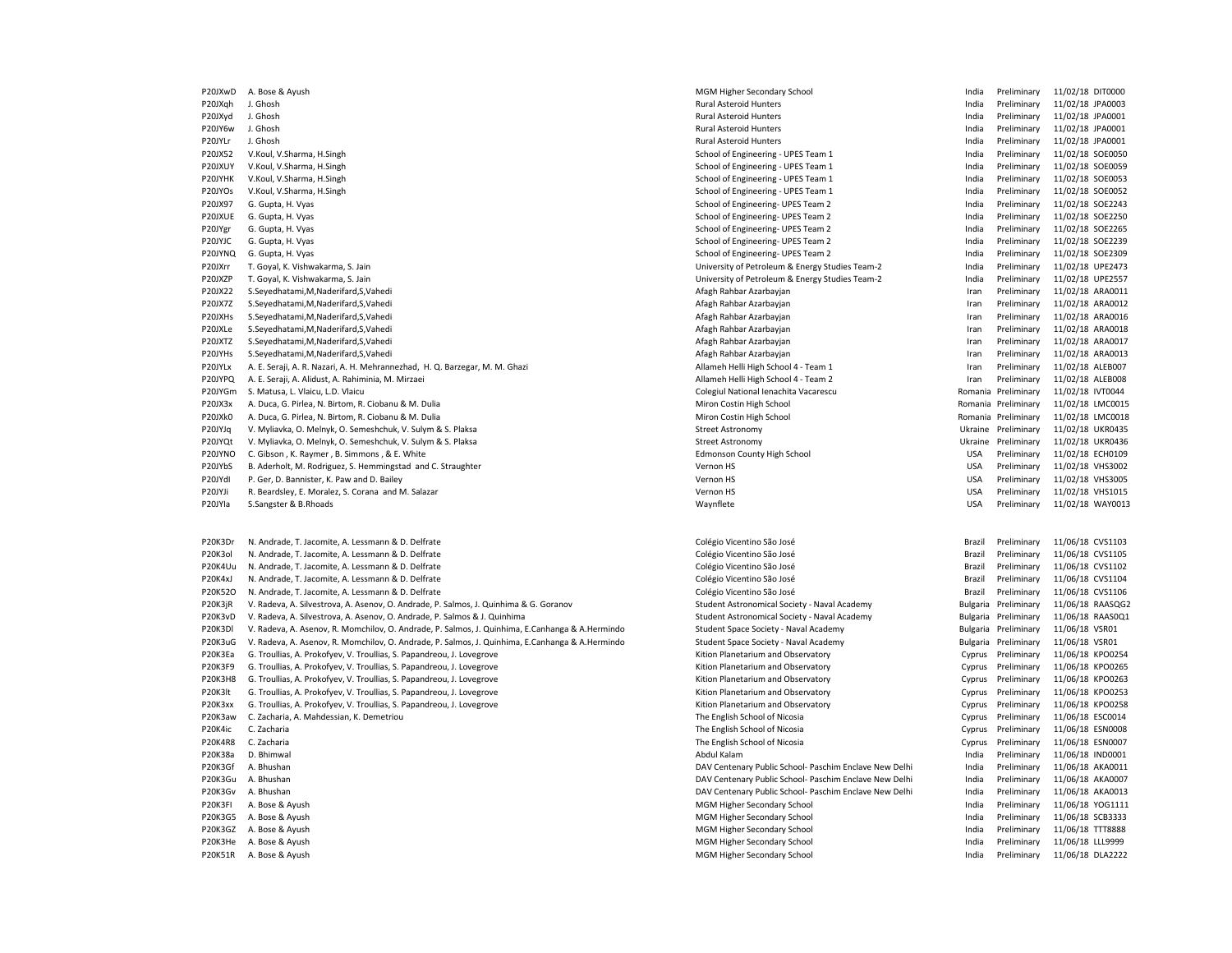| P20K37I        | G. Gupta, H. Vyas                                                                                   | School of Engineering- UPES Team 2                     | India      | Preliminary         | 11/06/18 SOE2276 |  |
|----------------|-----------------------------------------------------------------------------------------------------|--------------------------------------------------------|------------|---------------------|------------------|--|
| P20K394        | G. Gupta, H. Vyas                                                                                   | School of Engineering- UPES Team 2                     | India      | Preliminary         | 11/06/18 SOE2271 |  |
| P20K39d        | S.Seyedhatami, M, Naderifard, S, Vahedi                                                             | Afagh Rahbar Azarbayjan                                | Iran       | Preliminary         | 11/06/18 ARA0019 |  |
| <b>P20K3E4</b> | A. E. Seraji, A. R. Nazari, A. H. Mehrannezhad, H. Q. Barzegar, M. M. Ghazi                         | Allameh Helli High School 4 - Team 1                   | Iran       | Preliminary         | 11/06/18 ALEB013 |  |
| P20K4YJ        | A. E. Seraji, A. R. Nazari, A. H. Mehrannezhad, H. Q. Barzegar, M. M. Ghazi                         | Allameh Helli High School 4 - Team 1                   | Iran       | Preliminary         | 11/06/18 ALEB011 |  |
| P20K3Em        | A. Duca, G. Pirlea, N. Birtom, R. Ciobanu & M. Dulia                                                | Miron Costin High School                               |            | Romania Preliminary | 11/06/18 LMC0027 |  |
| P20K3Fy        | A. Duca, G. Pirlea, N. Birtom, R. Ciobanu & M. Dulia                                                | Miron Costin High School                               |            | Romania Preliminary | 11/06/18 LMC0030 |  |
| P20K3II        | A. Duca, G. Pirlea, N. Birtom, R. Ciobanu & M. Dulia                                                | Miron Costin High School                               |            | Romania Preliminary | 11/06/18 LMC0021 |  |
| P20K4MF        | A. Duca, G. Pirlea, N. Birtom, R. Ciobanu & M. Dulia                                                | Miron Costin High School                               |            | Romania Preliminary | 11/06/18 LMC0025 |  |
| P20K4Y9        | A. Duca, G. Pirlea, N. Birtom, R. Ciobanu & M. Dulia                                                | Miron Costin High School                               |            | Romania Preliminary | 11/06/18 LMC0023 |  |
| P20K4ZY        | A. Duca, G. Pirlea, N. Birtom, R. Ciobanu & M. Dulia                                                | Miron Costin High School                               |            | Romania Preliminary | 11/06/18 LMC0033 |  |
| P20K53h        | A. Duca, G. Pirlea, N. Birtom, R. Ciobanu & M. Dulia                                                | Miron Costin High School                               | Romania    | Preliminary         | 11/06/18 LMC0028 |  |
| P20K37Y        | J. Martin                                                                                           | HSU                                                    | <b>USA</b> | Preliminary         | 11/06/18 HSU0004 |  |
| P20K38s        | J. Martin                                                                                           | HSU                                                    | <b>USA</b> | Preliminary         | 11/06/18 HSU0003 |  |
| P20K3Eb        | D. Beck and M. Salazar                                                                              | Vernon HS                                              | <b>USA</b> | Preliminary         | 11/06/18 VHS4003 |  |
| P20K3Fs        | D. Beck and M. Salazar                                                                              | Vernon HS                                              | <b>USA</b> | Preliminary         | 11/06/18 VHS4002 |  |
|                |                                                                                                     |                                                        |            |                     |                  |  |
|                |                                                                                                     |                                                        |            |                     |                  |  |
| P20K9GN        | N. Sepulchro, M. Ramos, D. Couto & A. Mageski                                                       | Federal Institute of Espírito Santo Campus Cariacica   | Brazil     | Preliminary         | 11/08/18 ASA0002 |  |
| P20K9Hs        | A. Mageski, D. Couto, M. Ramos & N. Sepulchro                                                       | Federal Institute of Espírito Santo Campus Cariacica   | Brazil     | Preliminary         | 11/08/18 BYL0002 |  |
| P20K9NI        | N. Sepulchro, M. Ramos, D. Couto & A. Mageski                                                       | Federal Institute of Espírito Santo Campus Cariacica   | Brazil     | Preliminary         | 11/08/18 ISQ0001 |  |
| P20K9OW        | V. Radeva, A. Silvestrova, R. Momchilov, A. Asenov, O. Andrade, P. Salmos, J. Quinhima & G. Goranov | Student Astronomical Society - Naval Academy           | Bulgaria   | Preliminary         | 11/08/18 RASQG1  |  |
| P20K9YO        | V. Radeva, A. Silvestrova, R. Momchilov, A. Asenov, O. Andrade, P. Salmos, J. Quinhima & G. Goranov | Student Astronomical Society - Naval Academy           | Bulgaria   | Preliminary         | 11/08/18 RSMG1   |  |
| P20K9ZR        | V. Radeva, A. Asenov, R. Momchilov, O. Andrade, P. Salmos, J. Quinhima, E.Canhanga & A.Hermindo     | Student Space Society - Naval Academy                  | Bulgaria   | Preliminary         | 11/08/18 RASQCH1 |  |
| P20K8Yg        | G. Troullias, A. Prokofyev, V. Troullias, S. Papandreou, J. Lovegrove                               | Kition Planetarium and Observatory                     | Cyprus     | Preliminary         | 11/08/18 KPO0272 |  |
| <b>P20K98E</b> | G. Troullias, A. Prokofyev, V. Troullias, S. Papandreou, J. Lovegrove                               | Kition Planetarium and Observatory                     | Cyprus     | Preliminary         | 11/08/18 KPO0270 |  |
| P20K9eZ        | G. Troullias, A. Prokofyev, V. Troullias, S. Papandreou, J. Lovegrove                               | Kition Planetarium and Observatory                     | Cyprus     | Preliminary         | 11/08/18 KPO0273 |  |
| P20K9Io        | G. Troullias, A. Prokofyev, V. Troullias, S. Papandreou, J. Lovegrove                               | Kition Planetarium and Observatory                     | Cyprus     | Preliminary         | 11/08/18 KPO0274 |  |
| P20K9sv        | G. Troullias, A. Prokofyev, V. Troullias, S. Papandreou, J. Lovegrove                               | Kition Planetarium and Observatory                     | Cyprus     | Preliminary         | 11/08/18 KPO0278 |  |
| P20K9tG        | G. Troullias, A. Prokofyev, V. Troullias, S. Papandreou, J. Lovegrove                               | Kition Planetarium and Observatory                     | Cyprus     | Preliminary         | 11/08/18 KPO0275 |  |
| P20K9ug        | G. Troullias, A. Prokofyev, V. Troullias, S. Papandreou, J. Lovegrove                               | Kition Planetarium and Observatory                     | Cyprus     | Preliminary         | 11/08/18 KPO0271 |  |
| P20Ka11        | G. Troullias, A. Prokofyev, V. Troullias, S. Papandreou, J. Lovegrove                               | Kition Planetarium and Observatory                     | Cyprus     | Preliminary         | 11/08/18 KPO0267 |  |
| P20K9Wr        | C. Zacharia, A. Mahdessian, K. Demetriou                                                            | The English School                                     | Cyprus     | Preliminary         | 11/08/18 ESC0017 |  |
| P20K9Z5        | C. Zacharia, A. Mahdessian, K. Demetriou                                                            | The English School                                     | Cyprus     | Preliminary         | 11/08/18 ESC0015 |  |
| P20K9bS        | D. Bhimwal                                                                                          | Abdul Kalam                                            | India      | Preliminary         | 11/08/18 IND0002 |  |
|                | P20K9MK D. Bhimwal                                                                                  | Abdul Kalam                                            | India      | Preliminary         | 11/08/18 IND0001 |  |
| P20K9MI        | D. Bhimwal                                                                                          | Abdul Kalam                                            | India      | Preliminary         | 11/08/18 IND0002 |  |
| P20K9yP        | D. Bhimwal                                                                                          | Abdul Kalam                                            | India      | Preliminary         | 11/08/18 IND0001 |  |
| P20Ka2O        | A. Bhushan                                                                                          | DAV Centenary Public School- Paschim Enclave New Delhi | India      | Preliminary         | 11/08/18 AKA0014 |  |
| P20Ka2o        | S. Palaniappan, A. Gupta                                                                            | Department of Aerospace - Team 1                       | India      | Preliminary         | 11/08/18 DOA0154 |  |
| P20K9cb        | A. Bali, K. Garg, P. Adhalka, V. Kumar                                                              | Infinity Space Club-Team-2                             | India      | Preliminary         | 11/08/18 ISC2046 |  |
| P20K9nN        | A. Bali, K. Garg, P. Adhalka, V. Kumar                                                              | Infinity Space Club-Team-2                             | India      | Preliminary         | 11/08/18 ISC2050 |  |
| P20K8TX        | J. Ghosh                                                                                            | <b>Rural Asteroid Hunters</b>                          | India      | Preliminary         | 11/08/18 JPA0002 |  |
| P20K8YB        | J. Ghosh                                                                                            | Rural Asteroid Hunters                                 | India      | Preliminary         | 11/08/18 JPA0005 |  |
| P20K8ZF        | J. Ghosh                                                                                            | <b>Rural Asteroid Hunters</b>                          | India      | Preliminary         | 11/08/18 JPA0002 |  |
| P20K94Q        | J. Ghosh                                                                                            | <b>Rural Asteroid Hunters</b>                          | India      | Preliminary         | 11/08/18 JPA2018 |  |
| P20K9A2        | J. Ghosh                                                                                            | <b>Rural Asteroid Hunters</b>                          | India      | Preliminary         | 11/08/18 JPA0003 |  |
| P20K9ju        | J. Ghosh                                                                                            | <b>Rural Asteroid Hunters</b>                          | India      | Preliminary         | 11/08/18 JPA0003 |  |
| P20K9S3        | J. Ghosh                                                                                            | Rural Asteroid Hunters                                 | India      | Preliminary         | 11/08/18 JPA0005 |  |
| P20K9ZU        | J. Ghosh                                                                                            | <b>Rural Asteroid Hunters</b>                          | India      | Preliminary         | 11/08/18 JPA0003 |  |
| P20Ka1I        | J. Ghosh                                                                                            | <b>Rural Asteroid Hunters</b>                          | India      | Preliminary         | 11/08/18 JPA0004 |  |
| P20K9yM        | G. Gupta, H. Vyas                                                                                   | School of Engineering- UPES Team 2                     | India      | Preliminary         | 11/08/18 SOE2073 |  |
| P20K9HN        | S. Pedapudi & I. Thirumavalavan                                                                     | The Mystronomy Group                                   | India      | Preliminary         | 11/08/18 TMG0004 |  |
| P20K9FS        | T. Goyal, K. Vishwakarma, S. Jain                                                                   | University of Petroleum & Energy Studies Team-2        | India      | Preliminary         | 11/08/18 UPE2860 |  |
| P20Ka1k        | T. Goyal, K. Vishwakarma, S. Jain                                                                   | University of Petroleum & Energy Studies Team-2        | India      | Preliminary         | 11/08/18 UPE2837 |  |
| P20K8ZP        | S. Jadia, M. Gupta, M. Shankar                                                                      | University of Petroleum and Energy Studies - Team 1    | India      | Preliminary         | 11/08/18 UPE0286 |  |
| P20K95G        | S. Jadia, M. Gupta, M. Shankar                                                                      | University of Petroleum and Energy Studies - Team 1    | India      | Preliminary         | 11/08/18 UPE0283 |  |
| P20K8Ts        | S.Seyedhatami, M, Naderifard, S, Vahedi                                                             | Afagh Rahbar Azarbayjan                                | Iran       | Preliminary         | 11/08/18 ARA0023 |  |
|                |                                                                                                     |                                                        |            |                     |                  |  |
| P20K8ZL        | S.Seyedhatami, M, Naderifard, S, Vahedi                                                             | Afagh Rahbar Azarbayjan                                | Iran       | Preliminary         | 11/08/18 ARA0020 |  |
| P20K96m        | S.Seyedhatami, M, Naderifard, S, Vahedi                                                             | Afagh Rahbar Azarbayjan                                | Iran       | Preliminary         | 11/08/18 ARA0025 |  |
| P20K9bt        | S.Seyedhatami, M, Naderifard, S, Vahedi                                                             | Afagh Rahbar Azarbayjan                                | Iran       | Preliminary         | 11/08/18 ARA0026 |  |
| P20K9Oe        | S.Seyedhatami, M, Naderifard, S, Vahedi                                                             | Afagh Rahbar Azarbayjan                                | Iran       | Preliminary         | 11/08/18 ARA0022 |  |